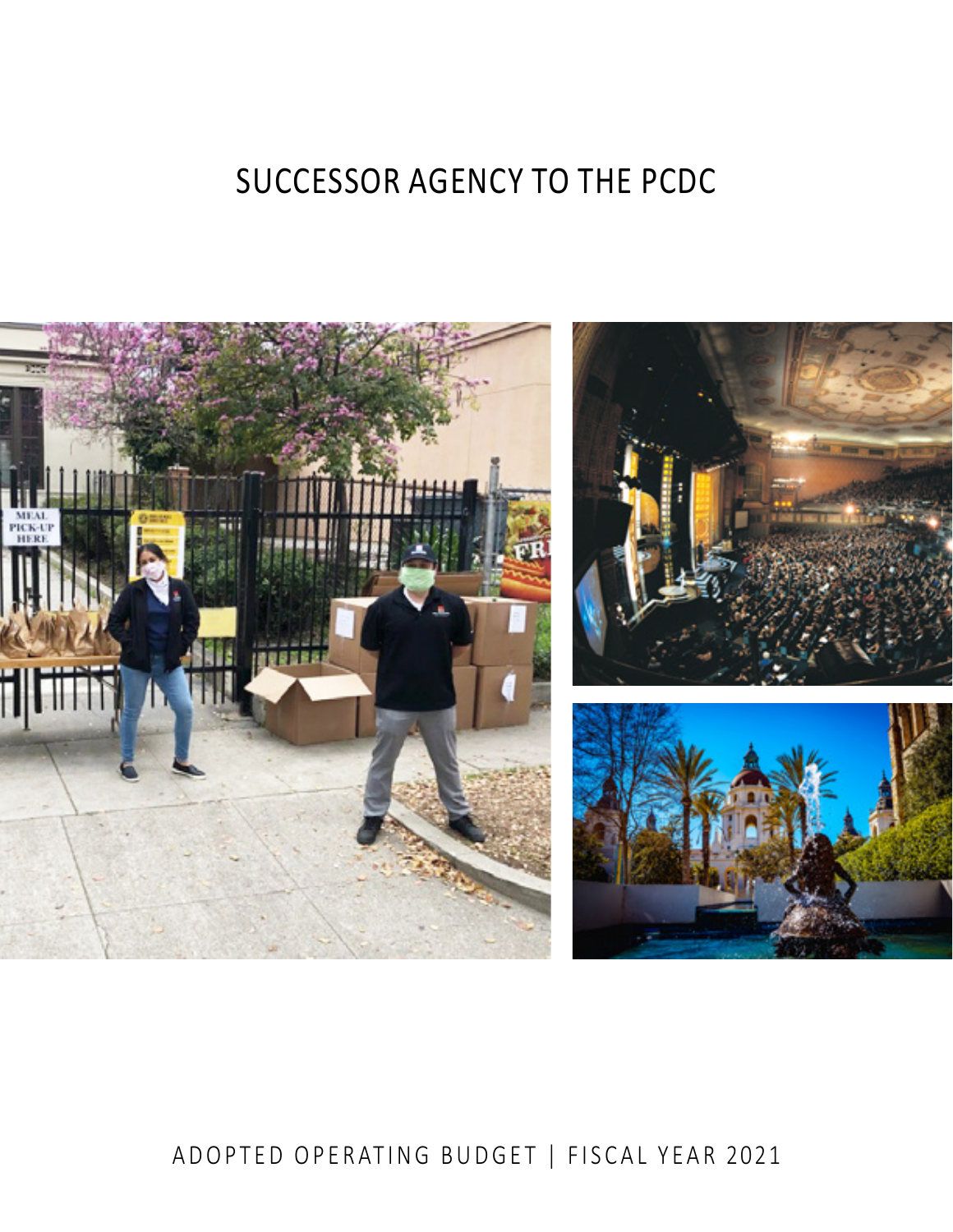<u> 1989 - Jan Sterlingen i Sterlingen i Sterlingen i Sterlingen i Sterlingen i Sterlingen i Sterlingen i Sterlin</u>

Successor Agency to the Pasadena Community Development Commission Administration (0.00)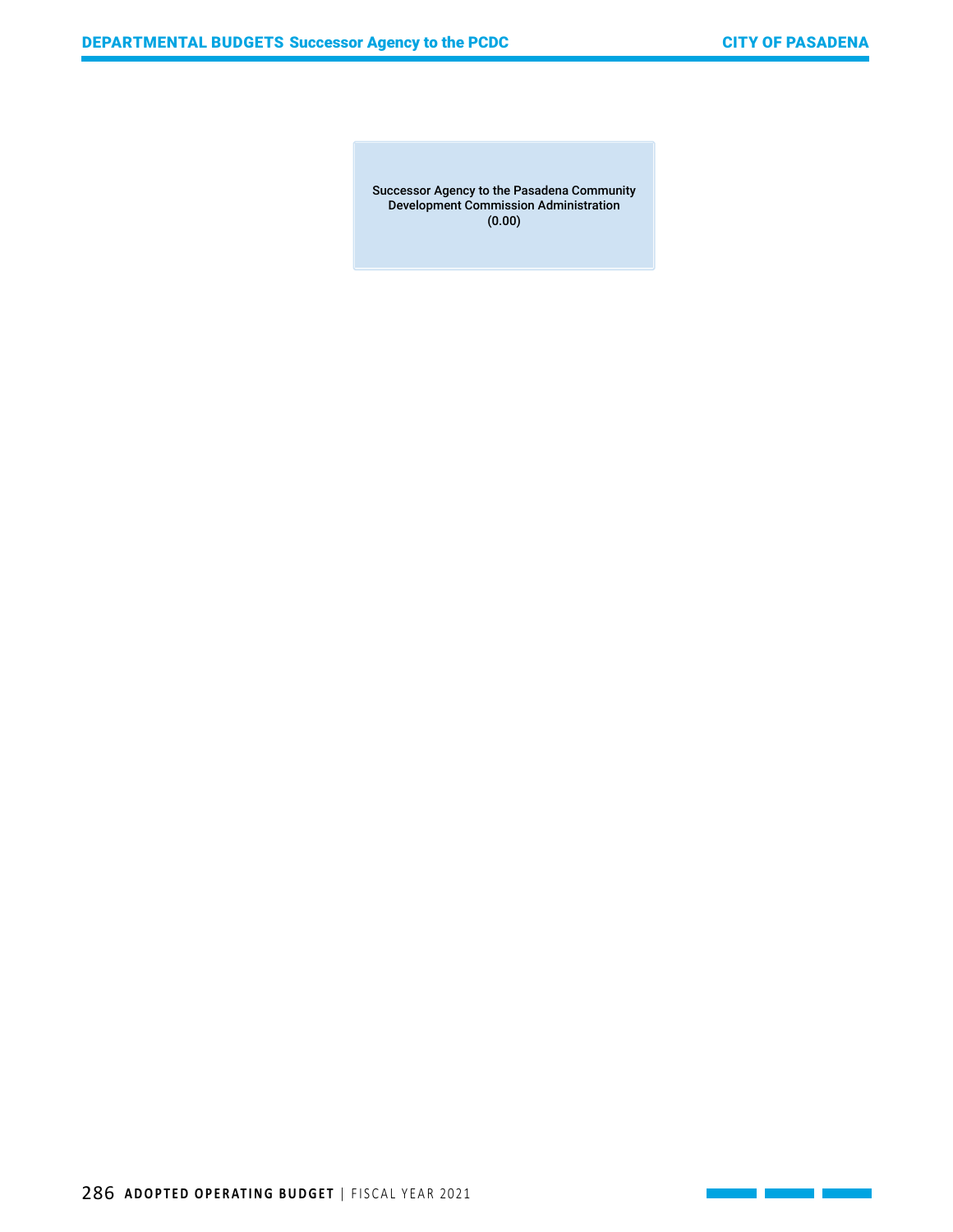#### **MISSION STATEMENT**

The Successor Agency manages existing agreements, makes payments identified on the Recognized Obligation Payment Schedule (ROPS), and disposes of redevelopment assets and properties as directed by the Oversight Board (OB). The Successor Agency is responsible for drafting an annual administrative budget and a ROPS. The ROPS delineates the Successor Agency's outstanding "bills" or "enforceable obligations" payable every twelve months and their source of payment. Approval of the ROPS is a two-step process. First, staff submits it to the Oversight Board for initial review and approval and then second, the California Department of Finance (DOF) gives the final approval.

#### **PROGRAM DESCRIPTION**

The Successor Agency program activities focus on the winding down of all redevelopment agency operations and obligations within Pasadena's five remaining redevelopment project areas. Successor Agencies are primarily responsible for the disposal of assets and properties, collection of debts, paying for and performing recognized enforceable obligations and overseeing development activities of properties deemed to be enforceable obligations.

#### **OVERSITE BOARD REVIEW**

On July 1, 2018, all Oversight Boards in Los Angeles County were consolidated under five Countywide Oversight Boards (OBs). The boundaries of the OBs correspond to the boundaries of the five county boards of supervisor's districts, and each OB will have jurisdiction over all the Agencies within its boundaries. The current OB of each Agency has dissolved and no longer has bearing on Agency actions. The Oversight Board members are appointed by and represent the following entities:

- The County Board of Supervisors appoints two members, with one of the members representing the public.
- The city selection committee, established pursuant to Government Code Section 50270 and composed of the mayor of each city within the County, appoints one member. (As of this date, LA County in the process of finalizing appointment details).
- The independent special district selection committee, established pursuant to Government Code Section 56332, appoints one member.
- The County Superintendent of Education appoints one member if the Superintendent is elected. Otherwise, the County Board of Education appoints one member.
- The Chancellor of the California Community Colleges appoints one member.
- The recognized employee organization representing the largest number of successor agency employees in the County appoints one member.

# **SUCCESSOR AGENCY ACTIVITIES**

In accordance with state law, the Pasadena Successor Agency paid approximately \$11 million to the LA County Auditor-Controller in December 2015. Subsequent to the payment, the Pasadena Successor Agency received its Finding of Completion (FOC) from the DOF on December 22, 2015. Having received the FOC, the Successor Agency was authorized to move forward with submittal of the Long Range Property Management Plan (LRPMP) and pursue the repayment of prior loans between the City and PCDC. In 2016, the DOF approved the Successor Agency's LRPMP. The LRPMP lists the Successor Agency assets and a plan for their proposed disposition. It contains all non-housing real property assets that have been redeveloped or are proposed to be redeveloped, remnant parcels and public parking assets. Specifically, the Plan included twelve (12) real properties and assets that were identified as such in accordance with DOF guidelines.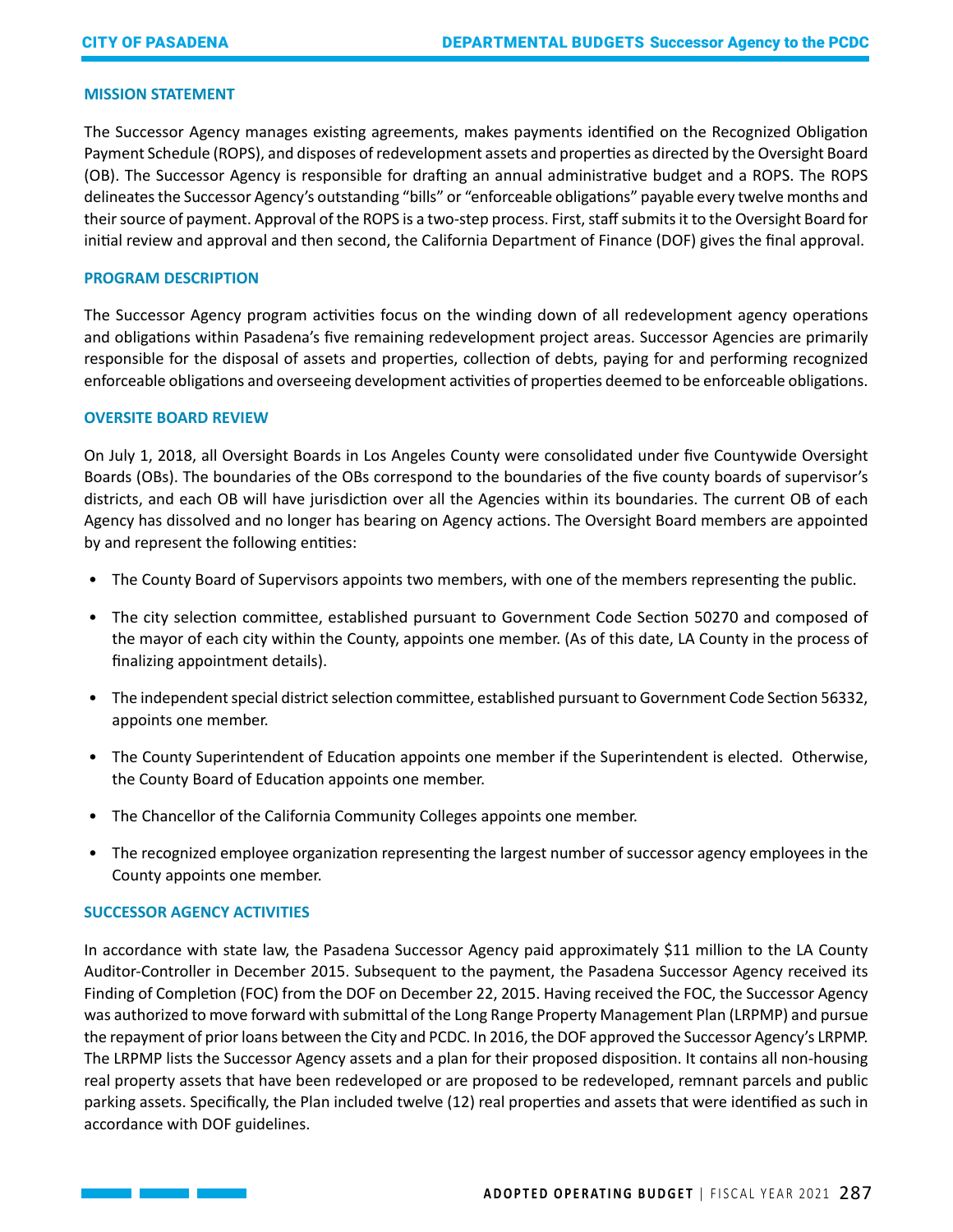State law provides that prior loan agreements entered into between redevelopment agencies and the cities that created such loan agreements shall be deemed enforceable obligations, provided that the Oversight Board makes a finding that the loans were for legitimate redevelopment purposes. At the January 23, 2020 LA County Oversight Board meeting, the Board voted unanimously that all nine (9) loans totaling \$9.6 million constituted a legitimate redevelopment purpose. Furthermore, the Board found that all of the proceeds from each of the loans were used for activities that carried out the implementation of Pasadena's Redevelopment Plans in accordance with the California Health and Safety Code. Subsequent to the Oversight Board meeting, staff learned that DOF denied all of \$9.6 million in loans as enforceable obligations. In the April 14, 2020 letter, DOF stated that the loans do not constitute a loan as defined by dissolution law and they are ineligible for repayment.

## **DEPARTMENTAL RELATIONSHIP TO CITY COUNCIL GOALS**

#### **Maintain Fiscal Responsibility and Stability**

With AB 1484, the Successor Agency will work closely with the LA County Oversight Board, DOF, State Controller, and the County Auditor- Controller to meet any contractual obligation, incurred debt, and repayment obligation identified on the Recognized Obligation Payment Schedule to reduce any financial impacts to the General Fund.

#### **Improve, Maintain, and Enhance Public Facilities and Infrastructure**

The disposal of assets, real property, and the implementation of any enforceable obligations for use by the City for municipal purposes and for ongoing efforts to redevelop, revitalize, and/or eliminate blight in the City's redevelopment project areas is consistent with the City Council's strategic plan goal to maintain fiscal responsibility and stability and improve, maintain, and enhance public facilities and infrastructure.

#### **FISCAL YEAR 2020 ACCOMPLISHMENTS**

The Successor Agency accomplished the following during FY 2020:

- Successfully adopted the ROPS 20-21 by the LA County Oversight Board.
- Maintained due diligence by tracking and analyzing potential impacts from proposed tax increment legislation.

# **FISCAL YEAR 2021 ADOPTED BUDGET**

#### **Operating Budget**

The amount of RPTTF issued by DOF is commensurate to the amount of the Agency's remaining enforceable obligations. The Agency was authorized \$72,594 in RPTTF to pay for the debt service and fees on the remaining tax allocation bonds. The Successor has been successful in retiring its enforceable obligations and winding down as an agency as was the intent of the 2012 dissolution legislation.

Per the financial requirements from AB 1484, Successor Agencies must develop a Recognized Obligation Payment Schedule (ROPS) that contains all enforceable obligations from the previous Redevelopment Agency. The ROPS represents obligations on an annual basis and is reviewed by the Los Angeles County Auditor-Controller (LACAC) and the DOF who determine which enforceable obligations are allowable and transmit the necessary funding to cover those obligations. Based on the approved ROPS, the Successor Agency must also develop a 3.0 percent administration budget from the total approved obligations. Due to the level of review, approval and oversight by the County and State and notwithstanding the amounts represented in the FY 2021 budget cover a 12-month period, the amounts are subject to change based on the final decisions of the LACAC and DOF's review.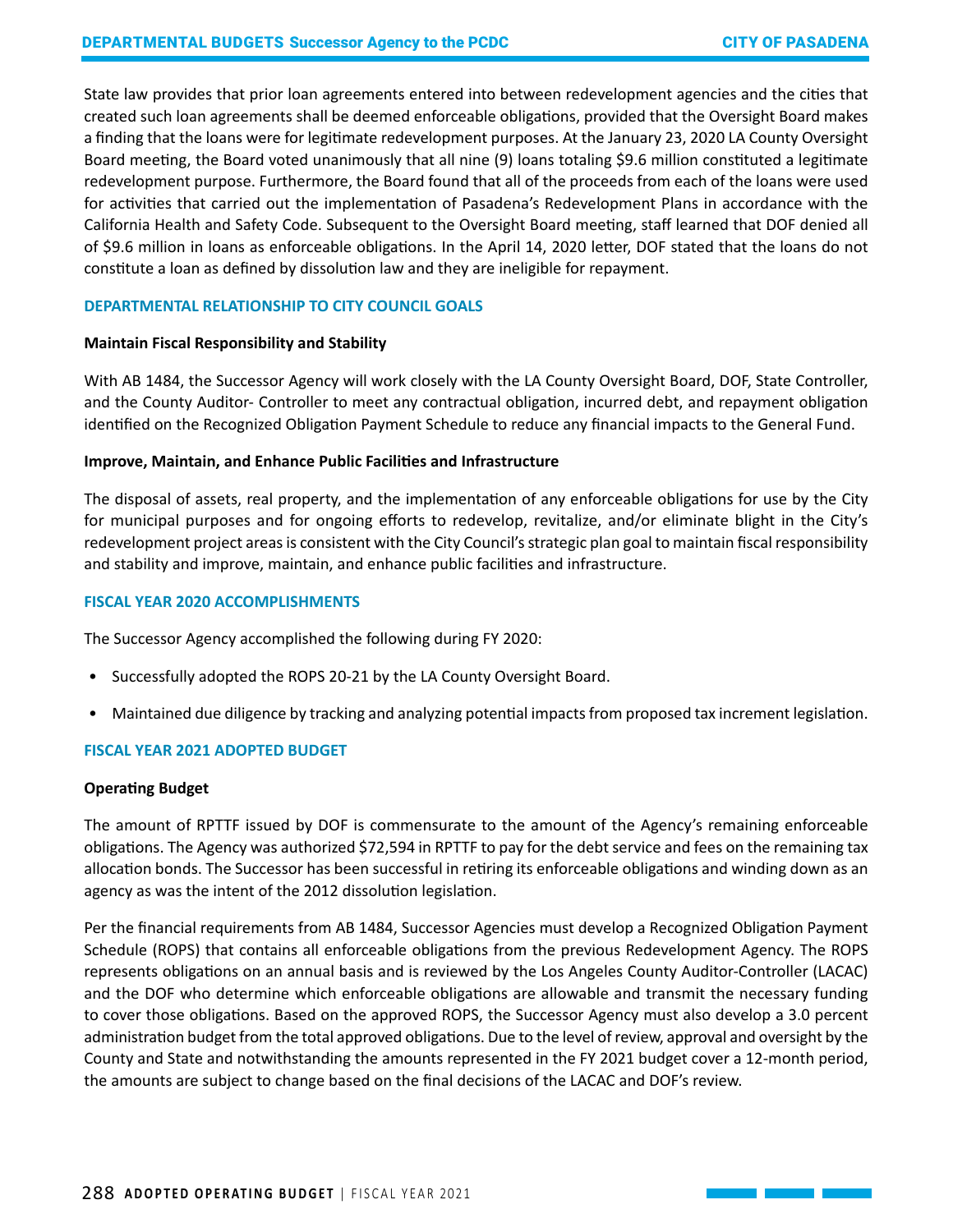Upon approval of the ROPS, the Successor Agency is required by AB 1484 to deposit the revenues received into an obligation fund (Fund 821- Redevelopment Obligation Retirement Fund). These monies will be immediately transferred out of Fund 821 into the administration and debt services funds of the Successor Agency.

# **Personnel**

A total of 0.00 FTE is included in the FY 2021 Adopted Budget.

#### **FUTURE OUTLOOK**

With the enacting of ABx1 26, the State eliminated redevelopment in California which for the past 60 years enabled Pasadena to address blight, produce affordable housing, and facilitate economic development opportunities. Moving forward in a manner consistent with current state law, the Successor Agency to the Pasadena Community Development Commission will oversee and facilitate the required steps for the subsequent dismantling of redevelopment within the City. The State Legislature is considering numerous bills that would reinstate tax increment financing. It remains unknown if the bills will move forward for adoption and if the Governor would sign them. The goal for FY 2021 is to make the last debt service payment due in July 2021 and to sell the four remaining assets. Once achieved, the Successor Agency will dissolve.